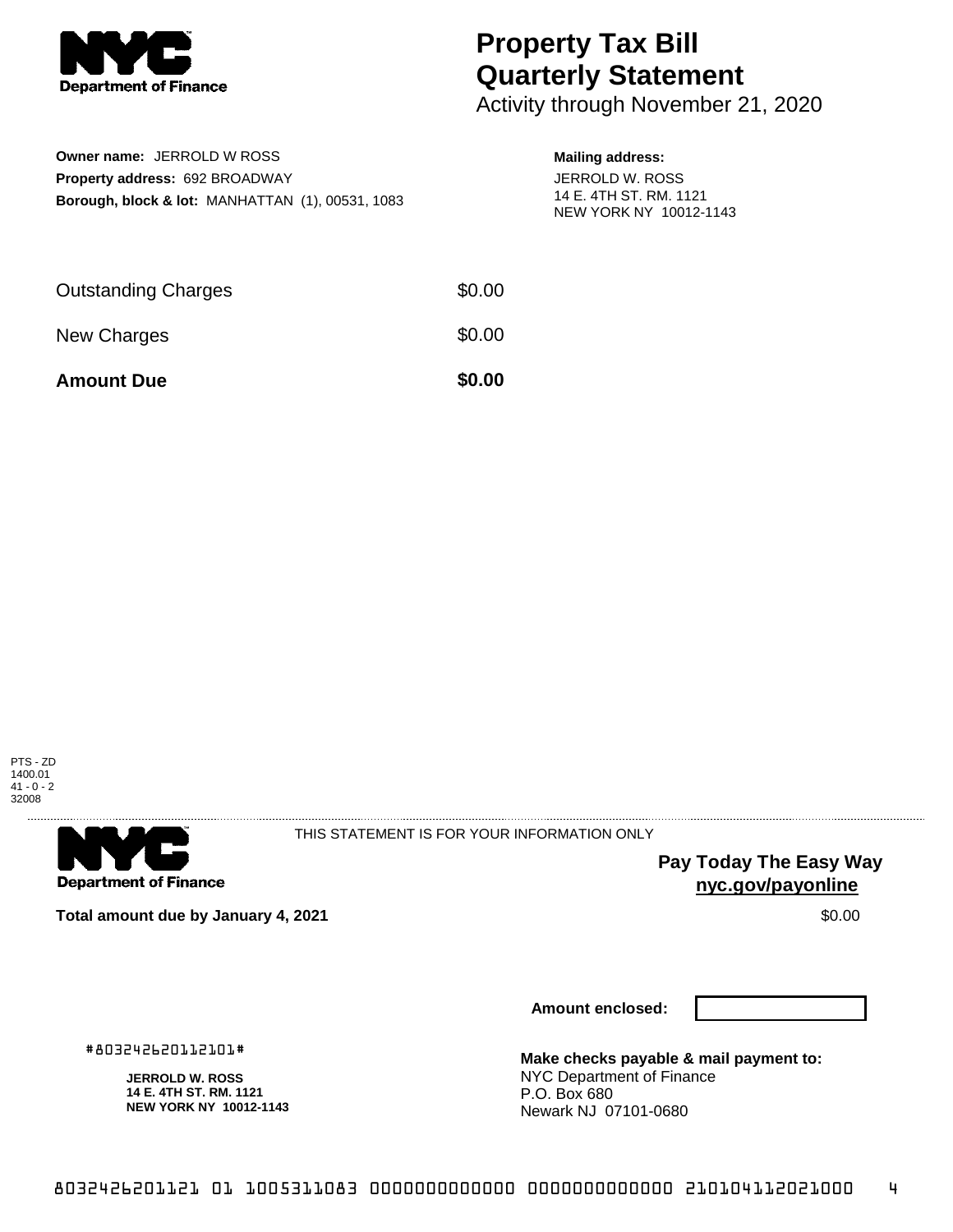

#### **Previous Charges Amount**

#### **Total previous charges including interest and payments \$0.00**

| <b>Current Charges</b>       | <b>Activity Date Due Date</b> | Amount     |
|------------------------------|-------------------------------|------------|
| Finance-Property Tax         | 01/01/2021                    | \$0.00     |
| <b>Credit Adjustment</b>     | 09/08/2020                    | $$-92.30$  |
| Adopted Tax Rate             |                               | $$-174.04$ |
| Co-op Condo Abatement        | 09/08/2020                    | \$16.15    |
| Co-op Condo Abatement        | 01/01/2021                    | \$30.46    |
| Payment Adjusted             | 09/08/2020                    | \$76.15    |
| <b>Payment Adjusted</b>      | 01/01/2021                    | \$143.58   |
| <b>Total current charges</b> |                               | \$0.00     |

| <b>Tax Year Charges Remaining</b> | <b>Activity Date Due Date</b> |            | Amount     |
|-----------------------------------|-------------------------------|------------|------------|
| Finance-Property Tax              |                               | 04/01/2021 | \$100.20   |
| Credit Adjustment                 | 09/08/2020                    |            | $$-92.30$  |
| Adopted Tax Rate                  |                               |            | $$-174.04$ |
| Co-op Condo Abatement             | 09/08/2020                    |            | \$16.15    |
| Co-op Condo Abatement             | 01/01/2021                    |            | \$30.46    |
| Payment Adjusted                  | 01/01/2021                    |            | \$119.53   |
| Total tax year charges remaining  |                               | \$0.00     |            |

| <b>Overpayments/Credits</b> | <b>Activity Date Due Date</b> |            | Amount     |
|-----------------------------|-------------------------------|------------|------------|
| Refund Available            |                               | 07/01/2020 | $$-76.15$  |
| Refund Available            |                               | 07/01/2020 | $$-76.15$  |
| Refund Available            |                               | 07/01/2020 | $$-76.15$  |
| <b>Credit Applied</b>       | 11/12/2020                    |            | \$76.15    |
| <b>Credit Applied</b>       | 11/12/2020                    |            | \$76.15    |
| <b>Credit Applied</b>       | 11/12/2020                    |            | \$76.15    |
| Credit Balance              |                               | 07/01/2020 | $$-263.11$ |

#### **Home banking payment instructions:**

- 1. **Log** into your bank or online bill pay website.
- 2. **Add** the new payee: NYC DOF Property Tax. Enter your account number, which is your boro, block and lot, as it appears here: 1-00531-1083 . You may also need to enter the address for the Department of Finance. The address is P.O. Box 680, Newark NJ 07101-0680.
- 3. **Schedule** your online payment using your checking or savings account.

## **Did Your Mailing Address Change?**

If so, please visit us at **nyc.gov/changemailingaddress** or call **311.**

When you provide a check as payment, you authorize us either to use information from your check to make a one-time electronic fund transfer from your account or to process the payment as a check transaction.